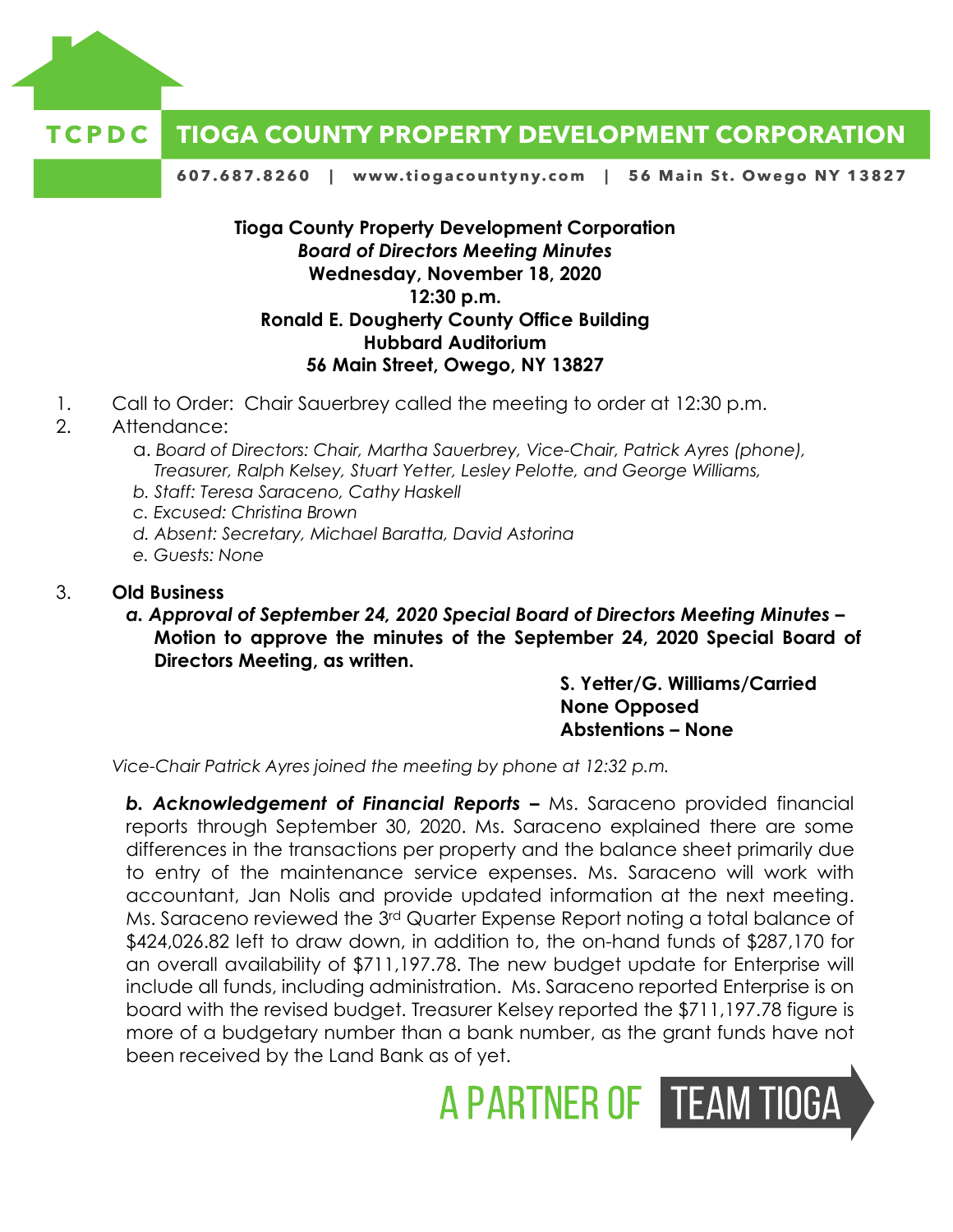**Motion to acknowledge the financial reports through September 30, 2020, as presented.** 

### **R. Kelsey/L. Pelotte/Carried None Opposed Abstentions – None**

**c.** *Status Report: Sale of Properties to Date –* Ms. Saraceno reviewed the Real Property and Project Inventory document. Ms. Saraceno reported all the properties in Waverly, NY have been sold noting the last property to be filed is 35 Lincoln Street. Ms. Saraceno reported Attorney Frank Como, who recently passed away, was handling the closing of the property and documentation was not filed prior to his passing. Ms. Saraceno reported Attorney Meagher is now handling the closing of 35 Lincoln Street, Waverly, NY.

Ms. Saraceno reviewed the Status Summary document, which reflects the amount spent on each of the properties, with the exception of maintenance and insurance, and the purchase price for each. Ms. Saraceno reported the Land bank received \$35,850 for the properties, including 35 Lincoln Street.

Ms. Saraceno reported 207 Howard Street renovations are completed and they hope to begin renovations on 35 Lincoln Street as soon as the closing is finalized. **ACTION: Ms. Saraceno will email pictures of the renovated 207 Howard Street property to the Board.** 

### **d.** *Executive Session –*

Mr. Ayres motioned, seconded by Mr. Kelsey, to move into Executive Session at 12:14 p.m. to discuss property acquisitions and contract negotiations.

Mr. Yetter motioned to exit Executive Session at 1:08 p.m.

# **Motion to authorize Ms. Saraceno to continue negotiations on the properties, as discussed.**

### **R. Kelsey/S. Yetter/Carried None Opposed Abstentions – None**

**e. Status of Owego Gardens II Project –** Ms. Saraceno reported she received and paid an invoice of \$9,700 from Attorney Meagher for legal services performed since inception noting approximately \$3,800 is specifically related to the work on the Owego Gardens II project. Ms. Saraceno reported Owego Gardens needs all closing documentation ready in November for a December 22, 2020 closing. Ms. Saraceno requested clarification as to when the Land Bank will receive the \$25,000 administrative fee and reimbursement of expenses incurred. Ms. Saraceno reported any expenses from this point forward would be reimbursed at the closing of the permanent financing in 2 ½ years, but requested clarification whether reimbursement of prior legal expenses will occur at the December 22, 2020 closing.

*UPDATE: Following the meeting, there was a correction noted for legal services to date for Owego Gardens II project. The correct amount is \$2,497.50 and not approximately \$3,800 as reported in the meeting.*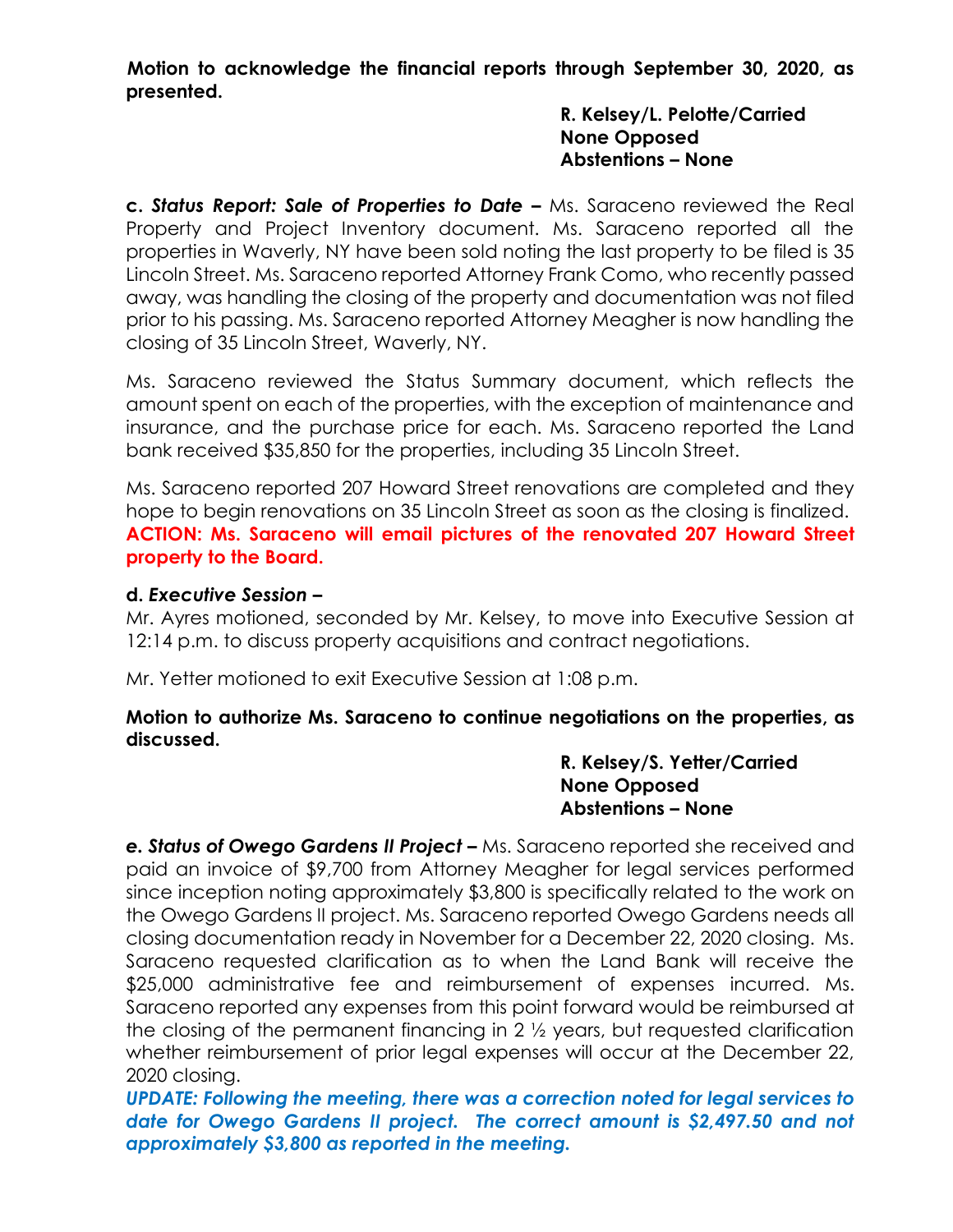### **ACTION: Ms. Saraceno will send an email to the Board regarding clarification on the reimbursement of expenses in question.**

**f. Preliminary Discussion: Slate of Officers for 2021 – The Slate of Officers will be** presented at the January Annual Meeting with a Governance Committee scheduled prior.

As noted in the last meeting, Chair Sauerbrey reported she would prefer to step down from the position of Chair of the Tioga County Property Development Corporation as of 2021due to other County commitments and involvement. As noted in the minutes of the last meeting, Chair Sauerbrey suggested the Board consider Mr. Kelsey to serve as Chair, as he has been working with Ms. Saraceno, has a good financial career background, and has availability.

**ACTION: Mr. Kelsey reported the Governance Committee will review all nominations and make a recommendation for the 2021 Slate of Officers at the January 27, 2021 Annual Meeting.** 

Ms. Saraceno reported Mr. Kelsey currently serves as Treasurer, therefore, Ms. Brown showed an interest during the discussion at the last meeting to assume the Treasurer position for 2021.

Mr. Ayres reported his mayoral term for the Village of Waverly expires March 31, 2021 and inquired if he is no longer serving as mayor how this affects his position on the Board. Ms. Saraceno reported there are two options for Board consideration:

- Find a replacement Board member to fill your unexpired term; or
- Possibly fill the remaining at-Large representative position.

Ms. Pelotte reported her mayoral term for the Village of Nichols also expires March 31, 2021 noting she is planning to seek re-election.

# 4**. New Business**

# *a. Proposal for Continued Accounting Services for 2021/2022 –*

# *b. Proposal for Continued Legal Services for 2021/2022 –*

Mr. Kelsey reported proposals for accounting and legal services are generally taken into consideration at the Annual Meeting. Based on this information, the Board was in favor of tabling discussion until the January 27, 2021 Annual Meeting.

# *c. Discussion Regarding House-to-House Assessment Survey and Future Funding*

**Sources** – Ms. Saraceno reported she is having a Housing Initiatives meeting with the ED&P staff on November 19, 2020. Ms. Saraceno reported the Houseto-House Assessment Survey is most likely the next step in conjunction with the housing studies that have been done. Ms. Saraceno reported there was some discussion as to whether it would be appropriate for the Land Bank to help offset the cost of the assessment survey. Ms. Saraceno inquired with Enterprise and it is an appropriate expenditure if the assessment includes elevation of stated funding goals of promoting Racial Equality in Tioga County. At this time, the cost is unknown, as a RFP is yet to be done. Ms. Saraceno reported she spoke with Mr. Kelsey prior to this meeting and the consensus was that it might